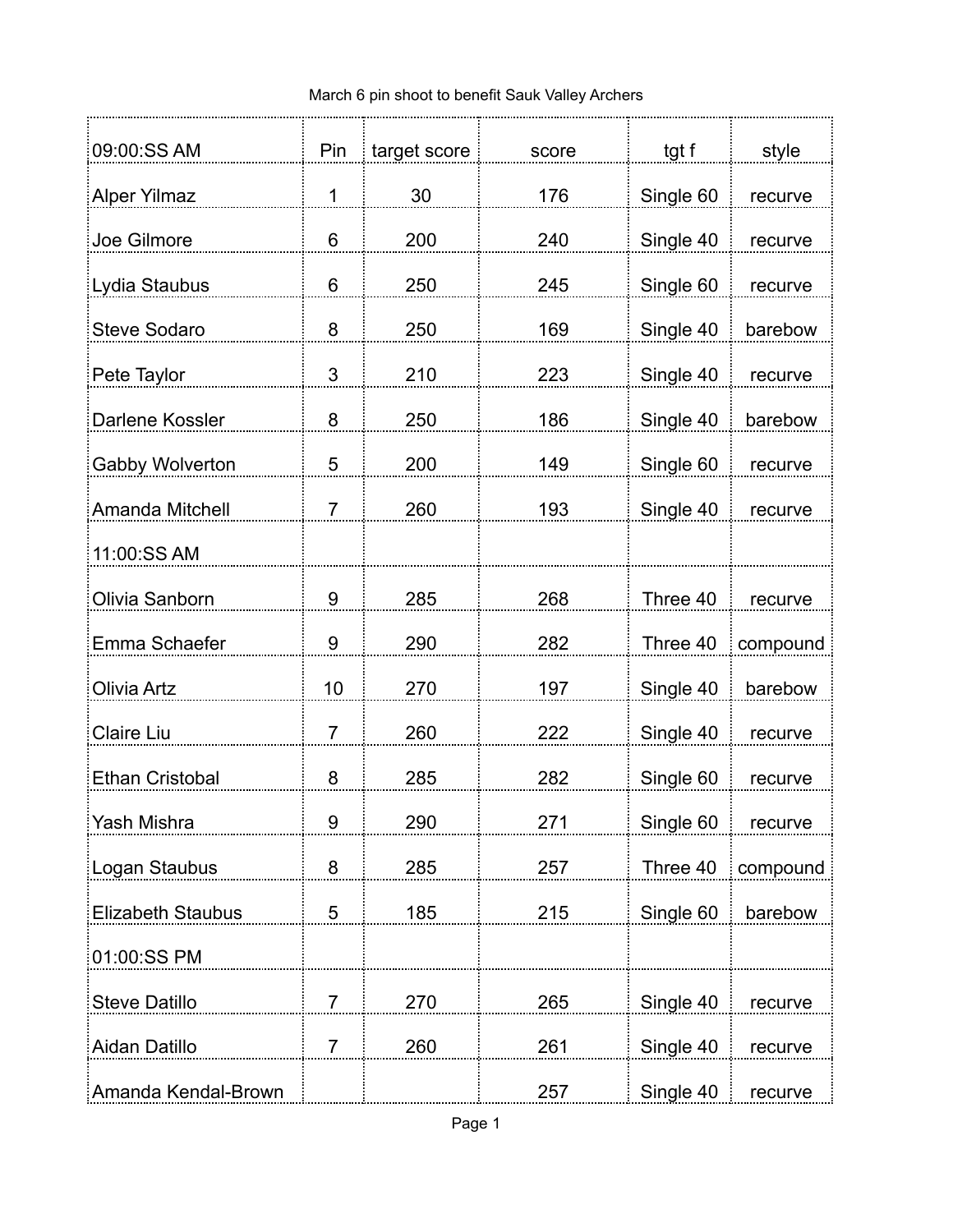| <b>Heather Hodge</b>      | 8              | 285 | 264 | Single 40 | recurve  |
|---------------------------|----------------|-----|-----|-----------|----------|
| Veda Gummadi              | 8              | 285 | 221 | Single 60 | recurve  |
| <b>Priest Walker</b>      | 7              | 270 | 234 | Single 40 | recurve  |
| Mary Walker               | 5              | 250 | 201 | Single 40 | recurve  |
| Daniele Lan Nuygen        | 4              | 140 | 133 | Single 40 | barebow  |
| 03:00:SS PM               |                |     |     |           |          |
| Alice Lee                 | 8              | 285 | 284 | Single 60 | recurve  |
| Nash Macalandong          | 9              | 285 | 279 | Three 40  | compound |
| Nazh Macalandong          | 9              | 290 | 277 | Three 40  | compound |
| Kyler Gao                 | 5              | 200 | 170 | Single 60 | recurve  |
| Ron Rispoli               | 9              | 285 | 274 | Three 40  | compound |
| <b>Lucas Pragnaspathy</b> | $\overline{2}$ | 50  | 196 | Single 40 | barebow  |
| Ilanko Pragnaspathy       | 2              | 50  | 154 | Single 60 | barebow  |
| Dennis Timpanaro          | 8              | 285 | 268 | Single 40 | recurve  |
| 05:00:SS PM               |                |     |     |           |          |
| Jim McDonough             | 8              | 285 | 272 | Single 40 | recurve  |
| Megan McDonough           | 10             | 290 | 270 | Three 40  | recurve  |
| Jonathan Martinez         | $\mathfrak{S}$ | 150 |     | Single 40 | barebow  |
| Anna Badon                | 8              | 285 | 272 | Single 40 | compound |
| Grace Badon               | 6              | 240 | 208 | Single 40 | recurve  |
| lan Atkinson              | 8              | 280 |     | Single 40 | recurve  |
| Mark Wolverton            | 5              | 250 | 211 | Single 40 | recurve  |
|                           |                |     |     |           |          |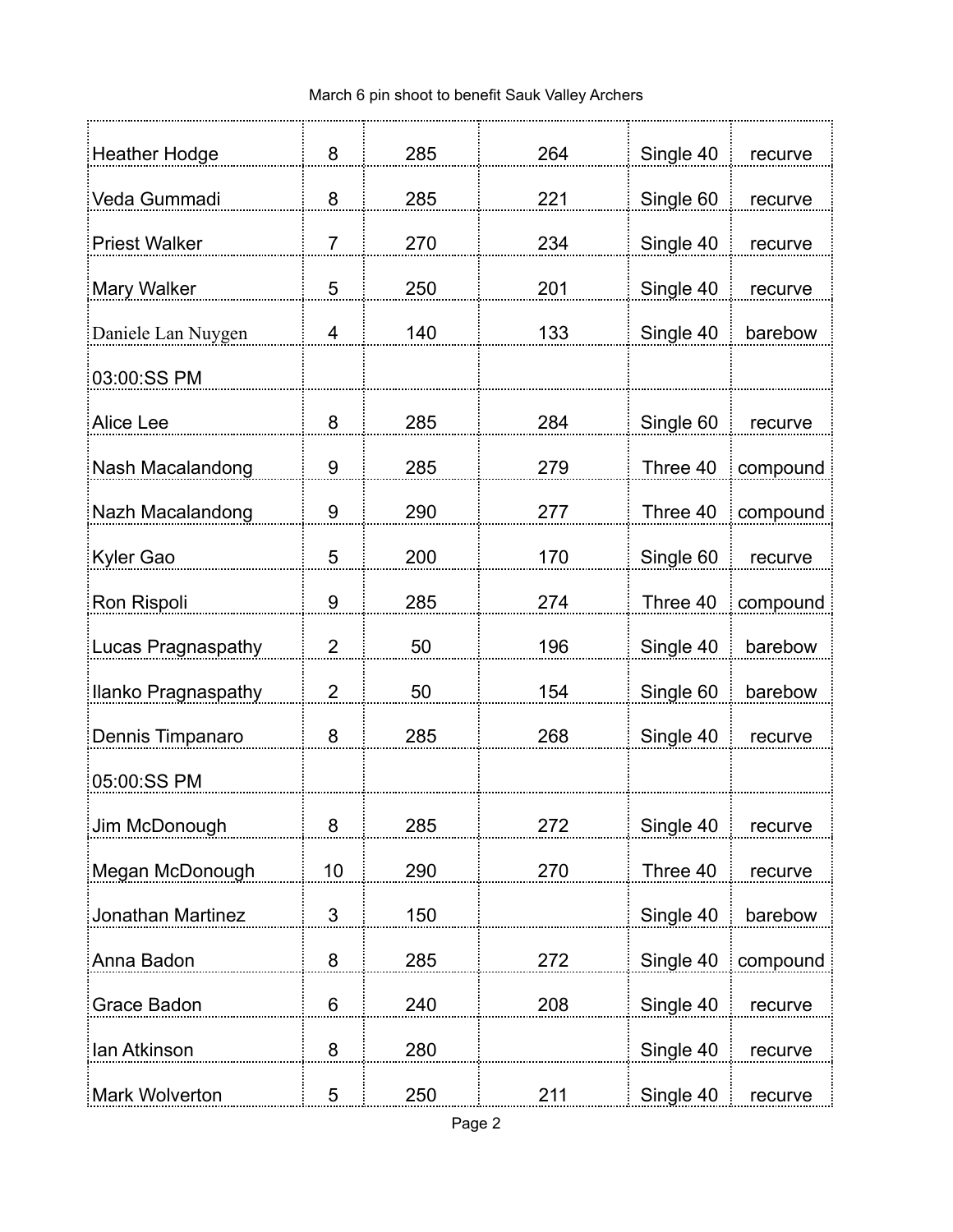| Joseph Michalowski       | N | 125 | 249 | Three 40  | compound |
|--------------------------|---|-----|-----|-----------|----------|
| 07:00:SS PM              |   |     |     |           |          |
| Sam Muniz                | 7 | 270 | 265 | Three 40  | compound |
| Nash Macalandong         | 9 | 285 | 276 | Three 40  | compound |
| Nazh Macalandong         | 9 | 290 | 285 | Three 40  | compound |
| <b>Cheri Kirkpatrick</b> | 6 | 265 | 240 | Single 40 | recurve  |
| Alice Lee                | 8 | 280 | 285 | Single 60 | recurve  |
| <b>Ethan Cristobal</b>   | 8 | 285 | 273 | Single 60 | recurve  |
| Darlene Kossler          | 8 | 250 | 242 | Single 40 | recurve  |
| <b>Gabe Querol</b>       |   | 267 |     | Single 40 | recurve  |
|                          |   |     |     |           |          |
|                          |   |     |     |           |          |

## March 6 pin shoot to benefit Sauk Valley Archers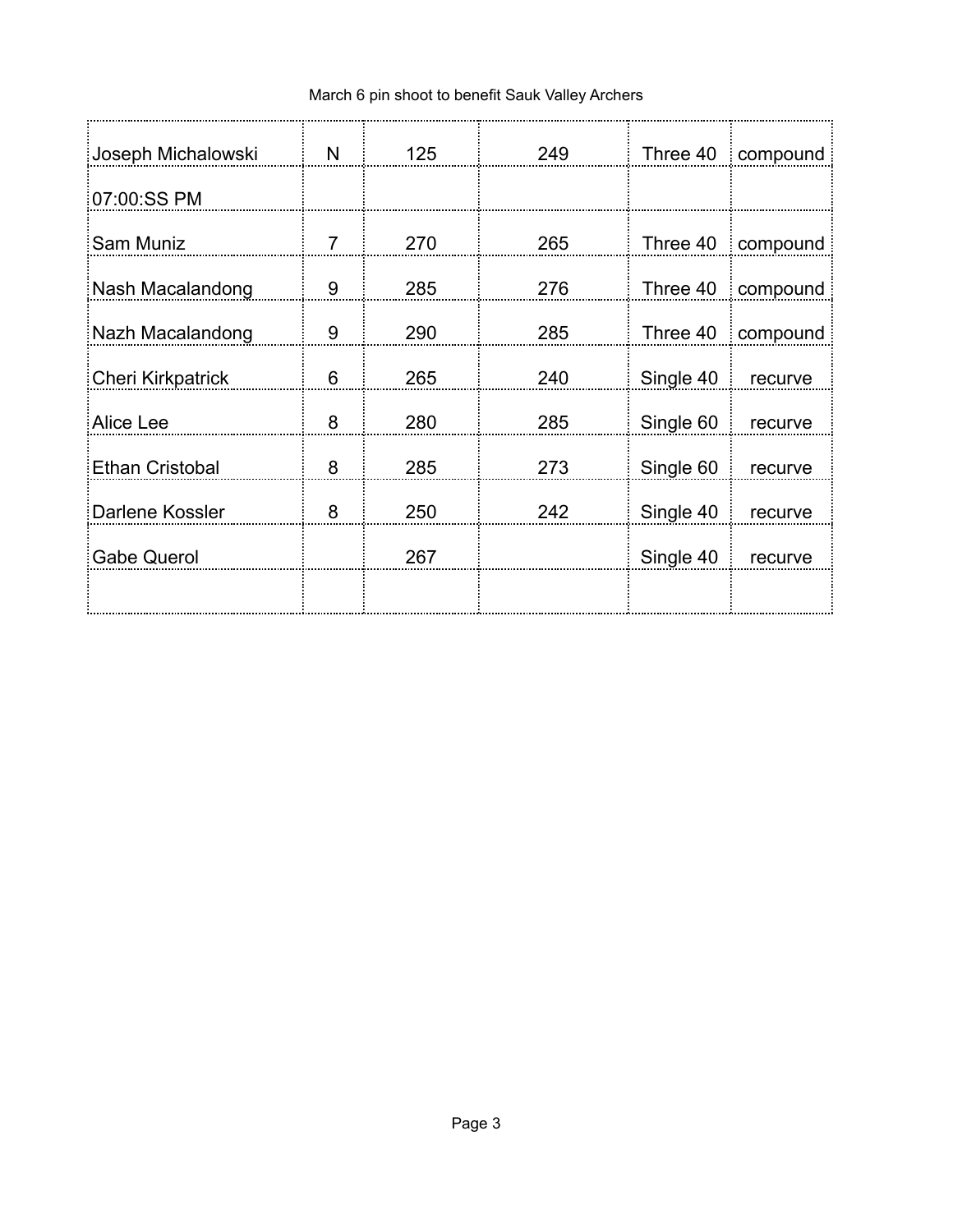## March 6 pin shoot to benefit Sauk Valley Archers

| tgt            | Pin Earned | Line Points Total |
|----------------|------------|-------------------|
| 1a             | Yes        | 1545              |
| 2a             |            |                   |
| 3a             |            |                   |
| 1 <sub>b</sub> |            |                   |
| 4a             | Yes        |                   |
|                |            |                   |
| 2 <sub>b</sub> |            |                   |
| 3 <sub>b</sub> |            |                   |
| 4b             |            |                   |
|                |            | 1994              |
| 4a             |            |                   |
| 3a             |            |                   |
| 4b             |            |                   |
| 2a             |            |                   |
| 1a             |            |                   |
| 2b             |            |                   |
| 3 <sub>b</sub> |            |                   |
| 1 <sub>b</sub> | Yes        |                   |
|                |            | 1836              |
| 1a             |            |                   |
| 4b             | Yes        |                   |
| 2a             |            |                   |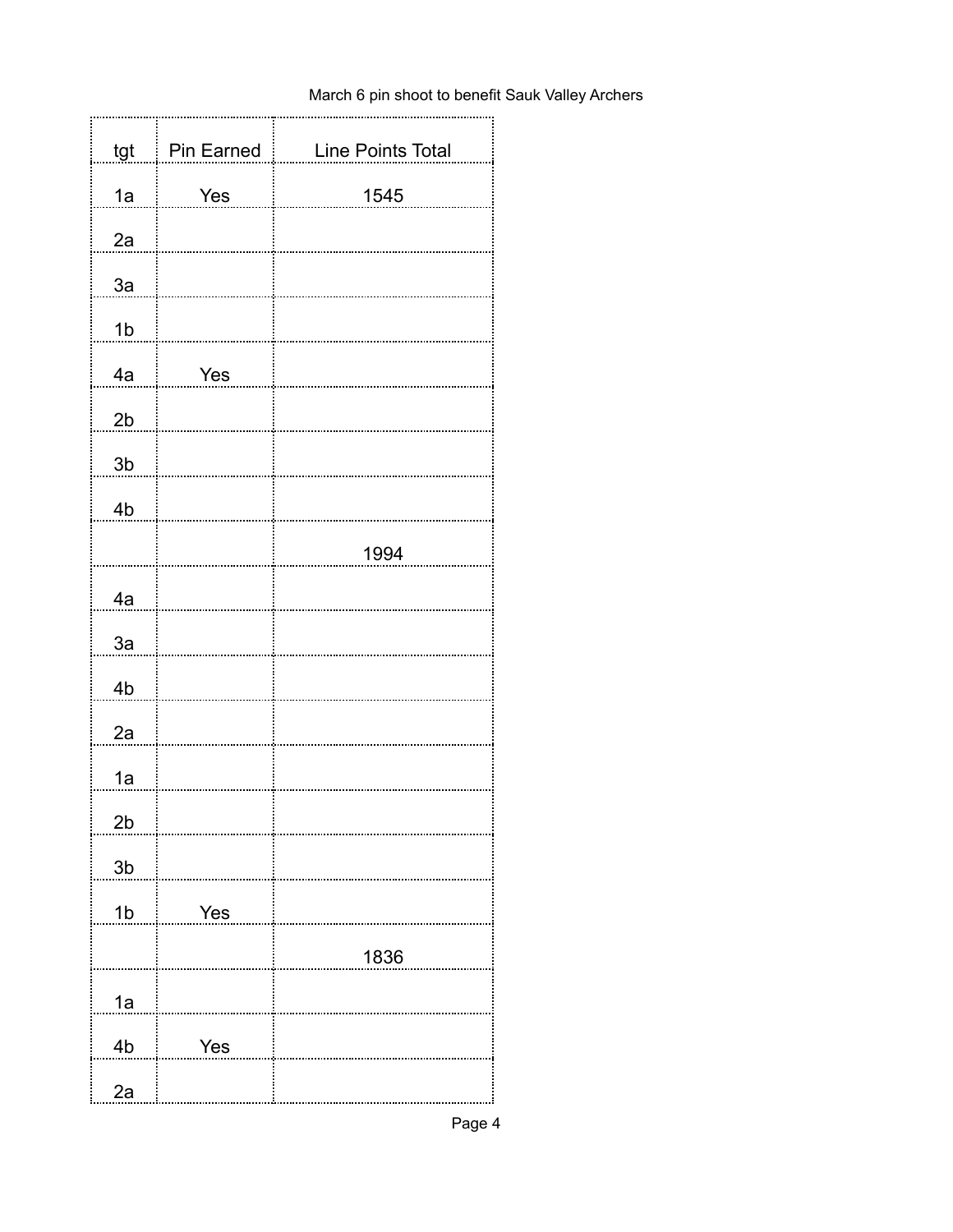| 2b             |     |      |
|----------------|-----|------|
| 3a             |     |      |
| 1 <sub>b</sub> |     |      |
| 4a             |     |      |
| $3\mathsf{b}$  |     |      |
|                |     | 1902 |
| 1 <sub>b</sub> |     |      |
| 2a             |     |      |
| 3a             |     |      |
| 3 <sub>b</sub> |     |      |
| 2 <sub>b</sub> |     |      |
|                |     |      |
|                |     |      |
| 4a             | Yes |      |
| 4b             | Yes |      |
| 1a             |     |      |
|                |     | 1482 |
| 1a             |     |      |
| 4a             |     |      |
| 2b             |     |      |
| 4 <sub>b</sub> |     |      |
| 3a             |     |      |
| 1 <sub>b</sub> |     |      |

## March 6 pin shoot to benefit Sauk Valley Archers

Page 5